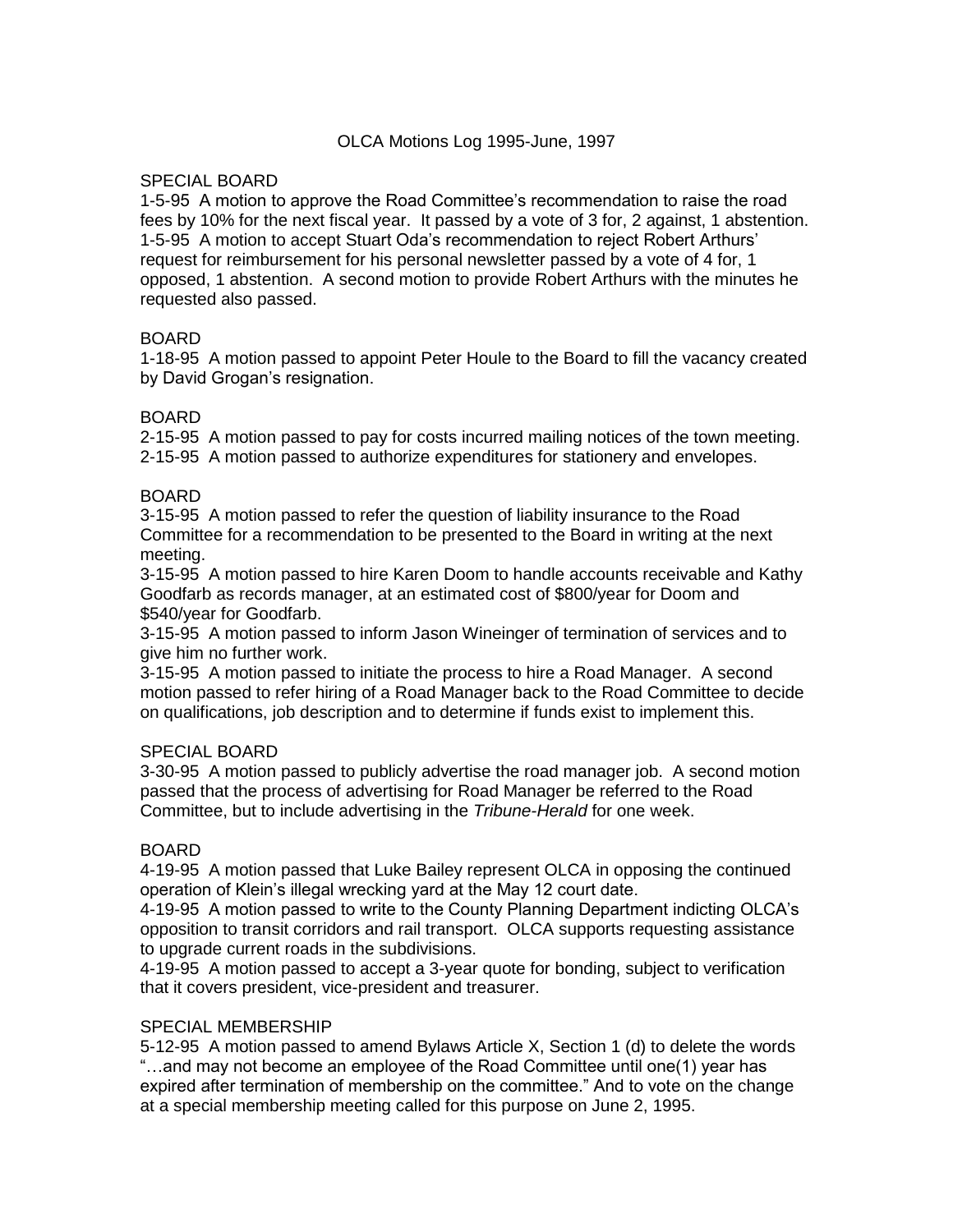## **BOARD**

5-17-95 A motion to disallow speed bumps passed.

5-17-95 A motion passed to utilize the League of Women Voters to count ballots.

#### SPECIAL BOARD

5-25-95 A motion passed to ask lot owners for a \$50 fee increase to be used solely for securing and repaying a loan for paving Orchidland access roads.

5-25-95 A motion to permit a dissent to the \$50 fee increase proposal be published in the newsletter was amended to include a pro and con format, limited to 150 words each. The motion passed as amended.

#### SPECIAL MEMBERSHIP

6-2-95 A motion to amend the Bylaws Article X, Section 1 (d) was amended to keep the current wording and add, "…except by approval of the membership at a special meeting called for this purpose." The amendment passed by a vote of 12 to 2; the amended motion passed unanimously.

6-2-95 A motion to approve the hiring of Mickey Mahoney as Road Manager passed by a vote of 13 for, 1 opposed.

### BOARD

6-21-95 A motion passed to appoint Marie Bricker to complete Mickey Mahoney's term.

#### BOARD

7-19-95 A motion passed to accept Jennifer Gossert's proposal for an audit review dated July 11, 1995.

#### BOARD

8-16-95 A motion to appoint Dave McCrary to fill the Board vacancy left by Jim Moulds' resignation passed subsequent to McCrary's resignation from the Road Committee. 8-16-95 A motion to authorize a \$1000 loan to the Road Committee from the Association's general funds to remove a dumped car and repair the road grader passed by a vote of 3 for, 1 opposed, 2 abstentions. [*This request was cancelled at the 9-20-95 meeting, following an August billing.*]

8-16-95 A motion passed to submit Board-approved Bylaws changes to Articles I, IV, VII, and, subject to Road Committee approval, Article X, to the general membership for approval.

8-16-95 A motion passed to authorize an expenditure of up to \$100 for refreshments at the annual meeting.

8-16-95 A motion passed to count all mail-in ballots validated and delivered to the League of Women Voters at the time the League counts the ballots, including those which arrive after the current deadline.

### BOARD

9-20-95 Paul Baillie nominated Paul Paulsen to fill Peter Houle's vacancy, upon announcement of his resignation. Paulsen was appointed.

9-20-95 A motion passed to recommend that the Road Committee terminate its contract with Kathy Goldfarb to print OLCA bills since she cannot print them on her printer, and actively seek another vendor.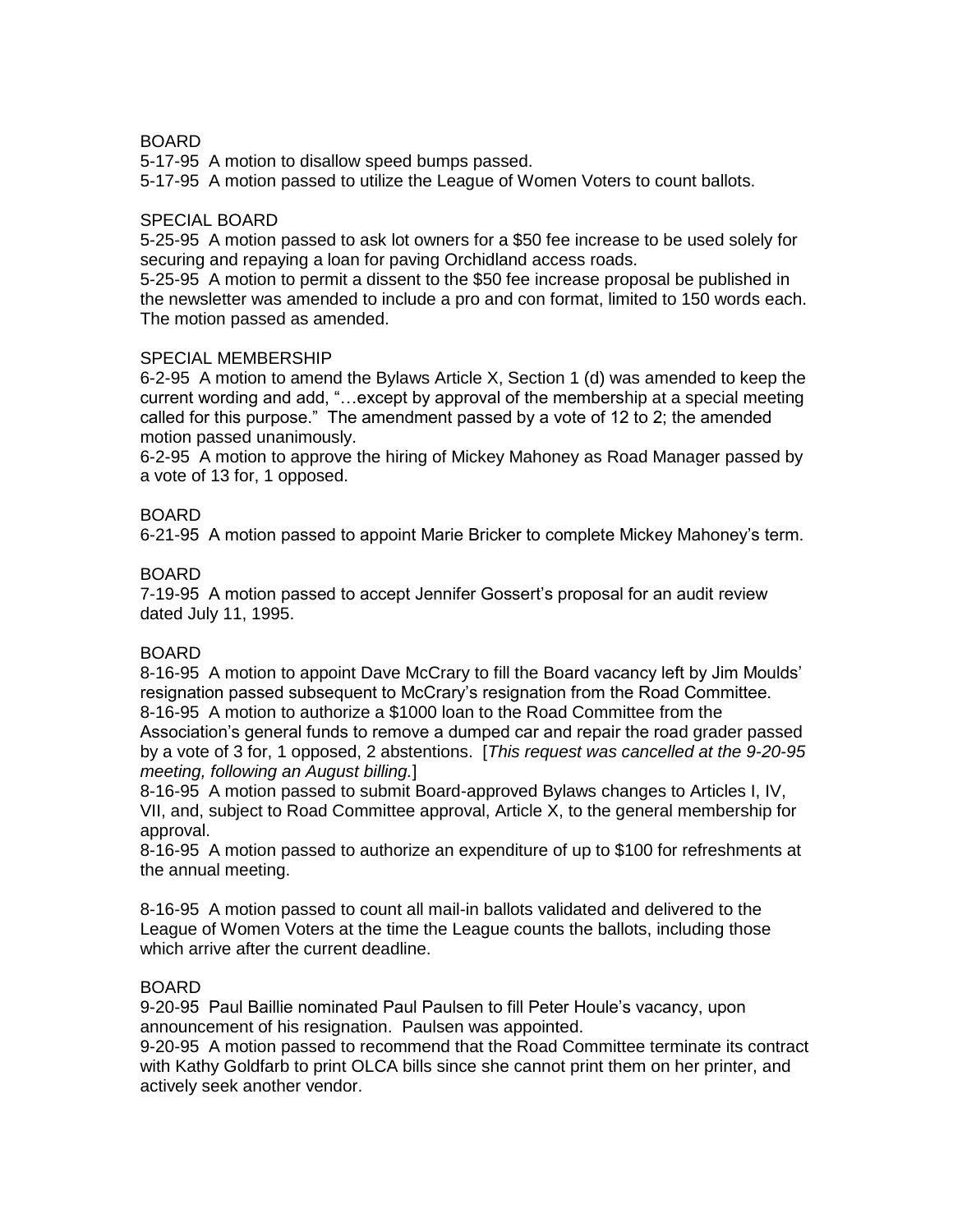9-20-95 A motion passed to have Luke Bailey turn Robert Arthur's lawsuit over to Stuart Oda.

9-20-95 A motion passed to count any valid ballot received up to the election as well as any ballots cast at the annual meeting, due to problems associated with the billing.

#### **MEMBERSHIP**

9-23-95 Election of Members: Walter Moe, Dick Miner and Bob Roberts were elected to the Board of Directors; Robert Reed and Roger White were elected to the Road Committee.

9-23-95 Election of Officers: Paul Baillie, President; Dick Miner, Vice President; Summers Stickney, Treasurer; Dave McCrary, Corresponding Secretary; Dan Laine, Recording Secretary.

#### BOARD

10-17-95 Dick Miner was elected Board representative to the RMC by a vote of 3 for, 2 opposed, despite the RMC's assertion that if Dick were elected, the entire committee would resign.

10-17-95 A motion to authorize Summers Stickney to attend a tax sale auction to bid on the one-acre lot at  $39<sup>th</sup>$  and Orchidland Dr. with a limit of \$4000, for the purpose of providing a site for the volunteer fire station and a location to store the road equipment, passed by a vote of 3 for, 2 opposed.

BOARD 11-15-95 No motions

#### SPECIAL BOARD

11-28-95 Hermann Fischer was nominated to serve out Summers Stickney's term, upon Summers' resignation. Bob Roberts was unanimously elected Treasurer.

11-28-95 A motion to hire Valerie Thomas as OLCA Records Keeper, with a \$500 limit on setup charges, passed by a vote of 3 for, 0 opposed, 3 abstentions.

11-28-95 Hermann Fischer was nominated and elected to be the Board representative to the Road Maintenance Committee by a vote of 3 for, 0 opposed, 2 abstentions.

11-28-95 A motion passed to cancel the regularly-scheduled December 20 meeting of the Board of Directors.

#### BOARD

1-17-96 A motion passed unanimously to purchase File Maker Pro IBM/DOS Windows version for \$140 or less.

1-17-96 A motion to authorize Valerie Thomas to purchase a suitable check-making program for \$125 or less passed unanimously.

1-17-96 A motion passed unanimously to approve \$40 for Dick Miner to arrange fold/lick/stamp bills.

1-17-96 A motion to authorize \$440 for stamps for 1,374 bills passed unanimously. 1-17-96 A motion to pay Valerie Thomas \$820 for services rendered passed unanimously.

BOARD 2-21-96 No motions

BOARD 3-20-96 No motions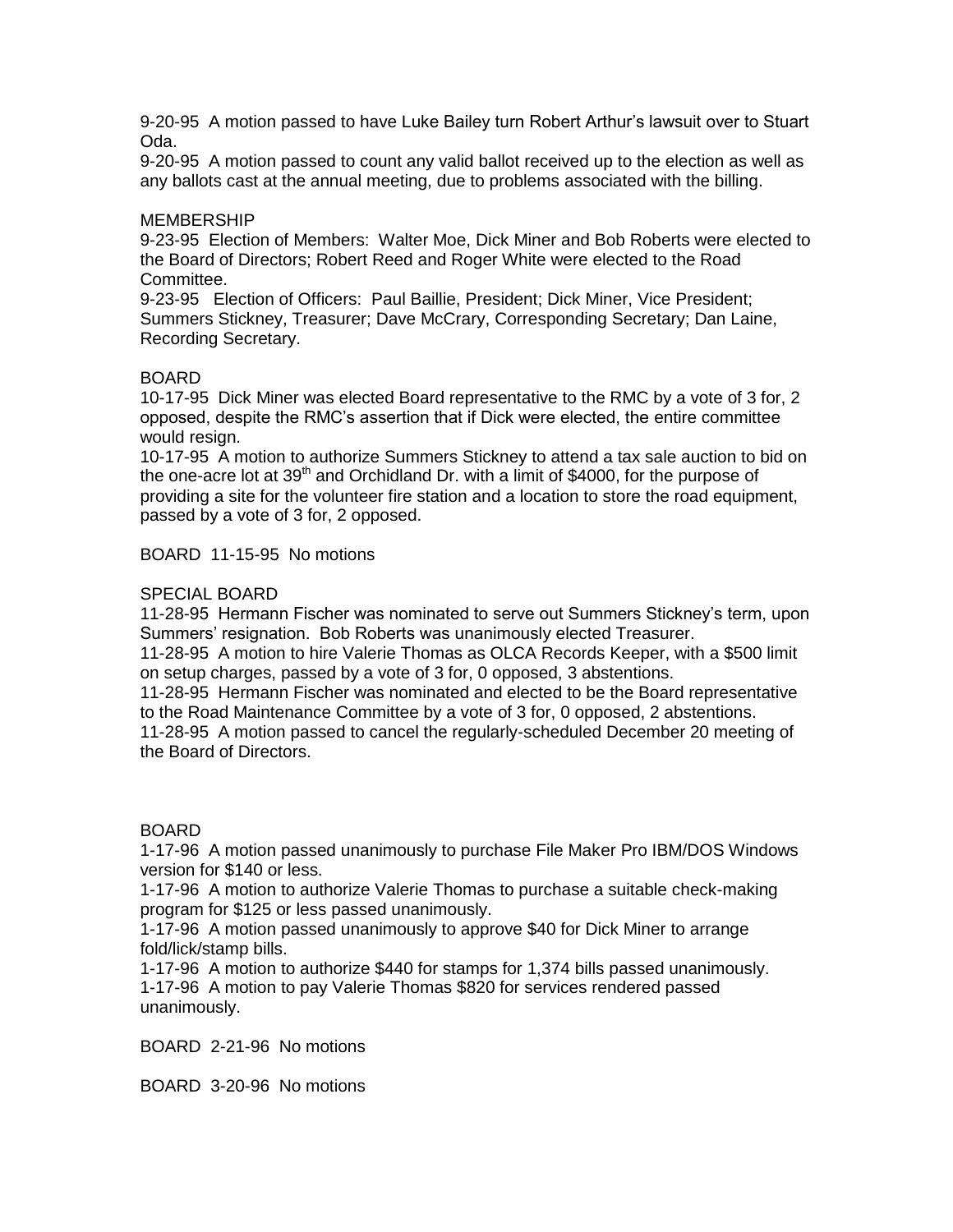#### SPECIAL MEMBERSHIP

5-15-96 A motion to waive OLCA Bylaws Article X, Section 1, "Road Committee members shall not receive any compensation or payment for services and may not become an employee of the Road Committee until one (1) year has expired after termination of membership on the committee, except by approval of the membership at a special meeting called for this purpose," to allow the RMC to hire Dave McCrary, failed by a vote of 9 for, 16 opposed, 2 abstentions.

#### BOARD

5-15-96 Dick Miner was nominated for Treasurer/Corresponding Secretary upon his resignation as Vice President and elected unanimously.

5-15-96 A motion to appoint Jan Stickney to the Board passed unanimously; she agreed to serve as Vice President of the Association.

5-15-96 A motion to appoint Ronnie Norris to the Board passed unanimously; Norris agreed to serve as OLCA's representative to the Puna Community Council.

5-15-96 Paul Paulsen moved that the RMC request that fees be increased by 10%. The motion failed.

5-15-96 A motion to return to the original way of counting ballots and not to use the League of Women Voters passed unanimously.

### RMC

6-6-96 Gary Dalton was voted in as the new member of the RMC.

### BOARD

6-19-96 A motion passed that the Road Committee contact the Army Corps of Engineers regarding the study of  $39<sup>th</sup>$  and Pohaku Dr. flooding problem.

### RMC

7-96 Cindy Wolverton was voted in as the new member of the RMC.

### BOARD

7-17-96 A motion passed unanimously to reinstate Hermann Fischer to the Board following two unexcused absences.

7-17-96 A motion pass unanimously to approve *nunc pro tunc* \$338.52 for Bylaws Committee expenditure for advice from attorney Stuart Oda.

7-17-96 A motion passed unanimously to pay the Puna Community Council dues (\$80).

7-17-96 A motion passed unanimously to send Jan Stickney's letter to Judge Amano about an illegal junkyard in the subdivision to various government officials.

7-17-96 A motion passed unanimously that as the Treasurer and Corresponding Secretary are responsible for all monies, bills, accounts receivable and letters, any previous orders from the OLCA Board of Directors be voided, and in the future, the OLCA Record Manager and Accounts Receivable clerk shall be directly under the supervision of the Treasurer and the Corresponding Secretary.

### RMC

8-8-96 The committee voted to use chip seal as the paving surface for the access roads, 16 feet wide.

8-8-96 The committee voted to hire Bill Criegs as Road Manager.

8-8-96 The committee voted to pave the first 1,000 feet on each access road before starting work on the side roads.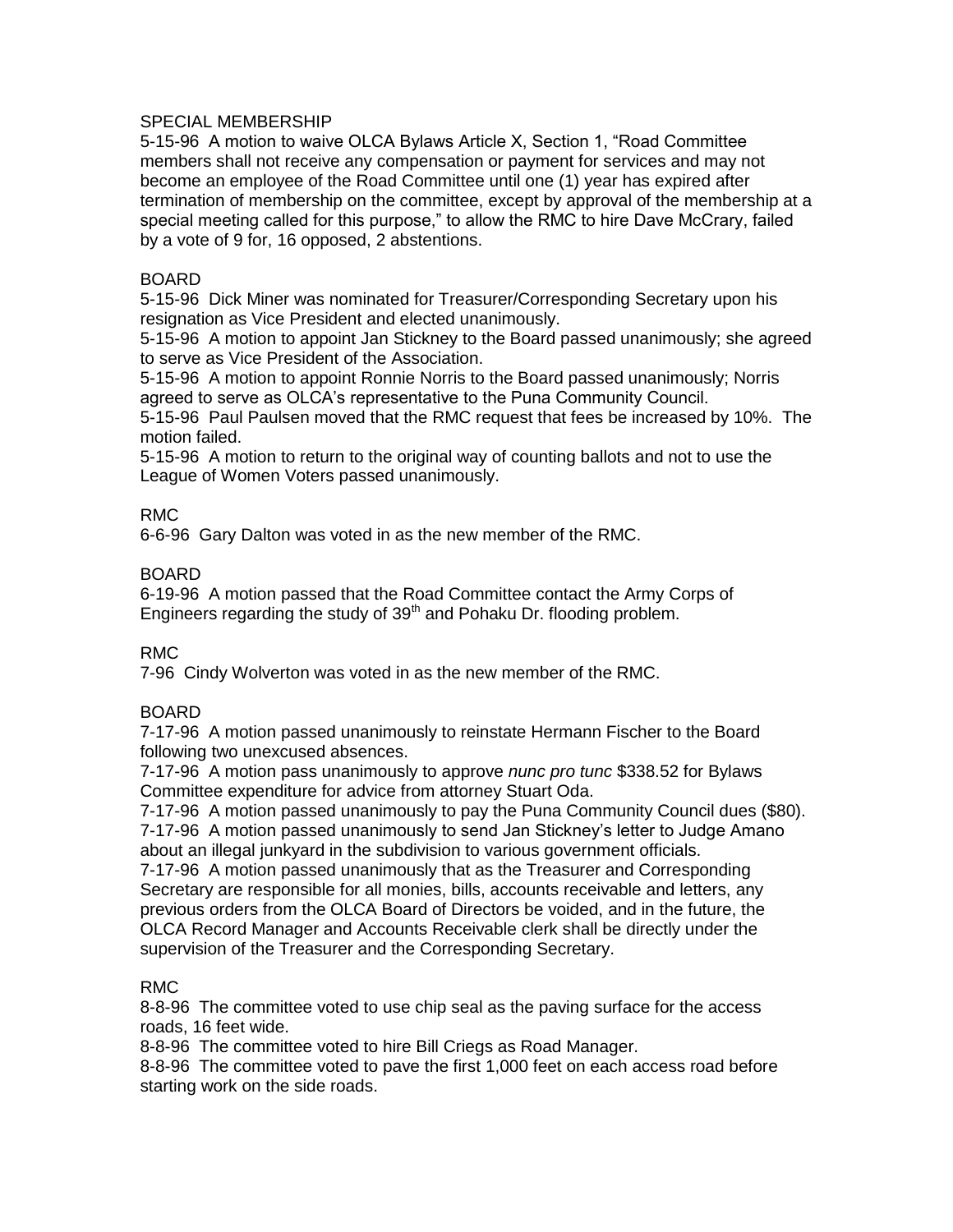8-8-96 The committee voted to rescind the agreement that only  $36<sup>th</sup>$  could be used for roller transit across the subdivision.

## BOARD

8-21-96 Sharon Rooney was nominated to replace Walter Moe on the Board. She was elected unanimously.

8-21-96 A motion to give the Treasurer authority to waive disputed interest charges to settle past due road maintenance bills passed unanimously.

8-21-96 A motion to send out a current version of the Bylaws passed by a vote of 5 for, 1 opposed.

8-21-96 A motion passed unanimously to stop bulldozing work on Auli`i and Orchidland Dr. until further investigation of complaints that the roadwork encroached onto adjoining lots, disturbing front property stakes. Resumption of work will be authorized by the Board President.

8-21-96 A motion passed unanimously that the Board of Directors endorse a letter from Nancy Macgiver regarding the history of the Klein junkyard issue, and that it be sent to all officials and the newspapers.

8-21-96 A motion passed unanimously to allocate \$150 for the purchase of a 4-drawer filing cabinet for the Treasurer's and Corresponding Secretary's files.

### RMC

9-5-96 The committee voted that  $36<sup>th</sup>$  Ave. from Ainaloa to Ilima will be treated unofficially as an access road only for the purposed of grading (not paving).

9-5-96 It was voted to allow a private owner's dozer to do minor ripping on a subdivision road providing:

- At least two RMC members agree to it
- Property owner is given a copy of the Road Ripping procedures, and agrees to its conditions
- Sign a release form and accept full responsibility for returning that section of road back into good drivable condition

## BOARD

9-11-96 A motion passed by a vote of 7 for, 0 opposed, 1 abstention to transfer RMC funds to a savings and checking account at City Bank in Hilo.

9-11-96 A motion passed unanimously to present proposed changes to the Bylaws as approved by the Board of Directors and the RMC to the general membership at the annual meeting.

### MEMBERSHIP

9-14-96 A motion that the funds allocated for chipsealing 1000 feet at the beginning of each access road be transferred to repairing side roads was amended to add "following approval of a written plan, including specifications of the work to be done and the costs involved." The amendment passed unanimously; the motion as amended passed by a vote of 31 for, 3 opposed, 2 abstentions.

9-14-96 A motion passed unanimously to suspend the rules and waive the reading of the proposed changes of the Bylaws, following a summary of proposed changes. 9-14-96 Ronnie Norris and David Harris were elected to the Board of Directors. Pat McCrary and Summers Stickney were elected to the RMC.

9-14-96 The Road Maintenance Committee budget was approved by a vote of 267 for, 44 opposed. The Board of Directors budget was approved by a vote of 264 for, 43 opposed.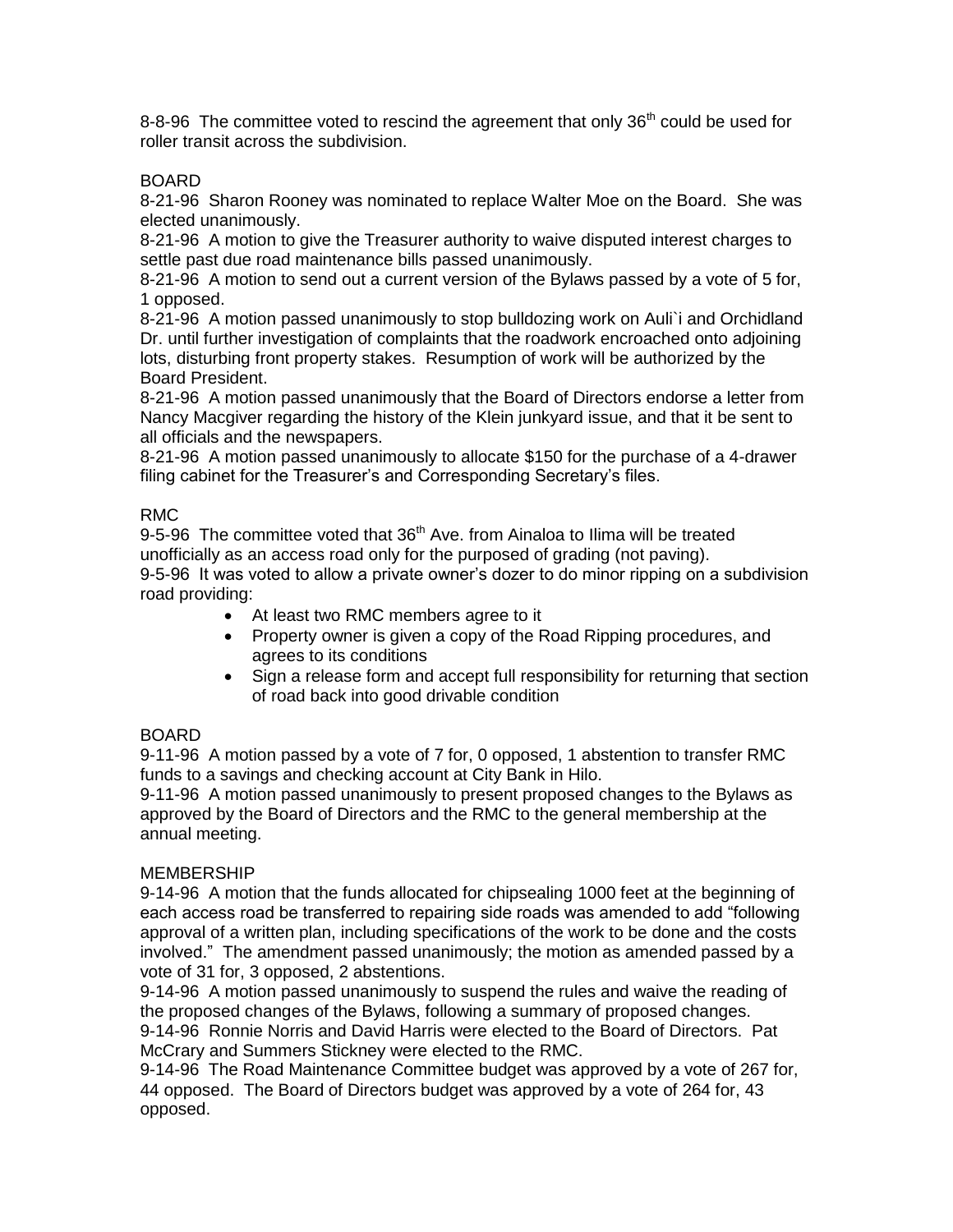9-14-96 A motion to increase road maintenance fees to \$55 per year, with the \$5.50 increase to be put into a paving account, passed by a vote of 194 for, 147 opposed. 9-14-96 Election of Officers: Sharon Rooney, President; Jan Stickney, Vice President; Dick Miner, Treasurer and Corresponding Secretary.

#### SPECIAL MEMBERSHIP

10-16-96 Jan Stickney moved to accept the amendment to Article I. The motion passed.

10-16-96 Jan Stickney moved to accept the amendment to Article II; the motion passed. 10-16-96 Jan Stickney moved to accept the amendments to Article III as presented; the motion passed.

Marti Morishige moved to strike those portions of Article III, Section 1 concerning honorary membership; the motion failed by a vote of 2 for, 25 opposed.

10-16-96 Jan Stickney moved to delete Article IV. Motion accepted.

10-16-96 Jan Stickney moved to accept the new Article IV, paragraphs 1 through 4, as presented. The motion passed.

10-16-96 Dave McCrary moved to add "and road improvement projects" to the proposed wording to Article IV, paragraph 5. The motion was accepted.

10-16-96 Article IV, paragraph 6, was accepted.

10-16-96 In Article IV, paragraph 7, Dick Miner moved to change "recommend" to "assess": "The Board of Directors may *assess* higher road maintenance assessments." The motion failed. Luke Bailey moved to change "…the Board of Directors may recommend higher road maintenance assessments" to "…the Board of Directors may recommend *a* higher road maintenance *fee schedule.*" This motion passed.

A motion to include in paragraph 7 a provision for appeal by the lot owner also passed. 10-16-96 Jan Stickney moved to accept Article V; the motion passed.

10-16-96 Jan Stickney moved to accept Article VI. Section 1 was accepted.

10-16-96 Dave McCrary moved to change Article VI, Section 2 from "30" to "45" and "15" to "30", as follows: "The special meeting shall be called within *forty-five (45)* days following receipt of the request. All members shall be mailed a notice of the meeting at least *thirty (30)* days prior to the meeting." After discussion, the phrase was again amended to read: "…within *thirty (30)* days following receipt of the request. All members shall be mailed a notice of the meeting at least *twenty (20)* days prior to the meeting." The motion passed as amended.

10-16-96 Paul Paulsen moved to change Article VI, Section 2 from "fifteen (15) members" to "twenty (20) members": "…petition which shall be signed by *twenty (20)* members in good standing…." The motion passed by a vote of 20 for, 6 opposed. 10-16-96 Dick Miner moved to change Article VI, Section 3 from "…fifteen (15) qualified members with at least four (4) directors present" to "twenty (20) qualified members who are not directors, and at least four (4) directors present". This motion failed by a vote of 10 for, 15 opposed.

Paul Paulsen moved to change the phrase to: "…fifteen (15) qualified members who are not directors, and at least four (4) directors present". The motion passed unanimously. 10-16-96 Article VI, Section 4 was accepted as presented.

10-16-96 Paul Baillie moved that the remainder of the proposed Bylaws not be read line by line, but rather in a general manner, and that if those in attendance had specific concerns about a specific Bylaw, it should be addressed; the motion passed unanimously.

10-16-96 Jan Stickney moved to accept Article VII.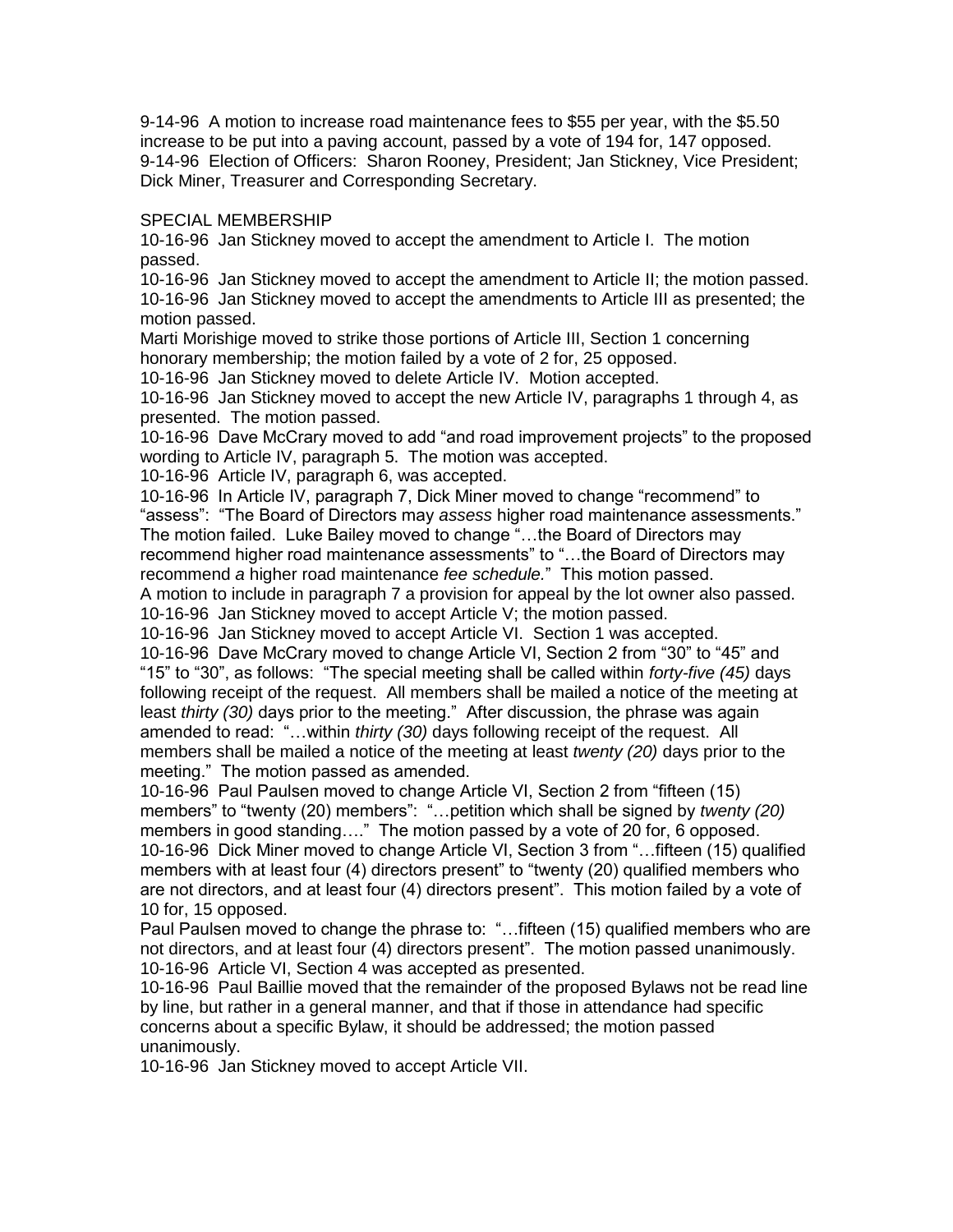a) Dave McCrary moved to delete the phrase "at the annual membership meeting" from Section 1 (i) . The motion failed by a vote of 9 for, 13 opposed, 5 abstentions.

b) Luke Bailey moved to change the phrase "…presented for approval by the membership at the annual membership meeting;" to "…presented for approval by the membership and subsequent ratification by the general membership;". This motion passed by a vote of 18 for, 6 opposed.

c) Jan Stickney moved to delete the phrase "No member shall serve more than two (2) consecutive terms." from Article VII, Section 4. This motion failed. d) Valerie Thomas moved to replace the phrase "…prior to the annual meeting" with "…after the end of the fiscal year" in Article VII, Section 7: "Such audit will be conducted at least thirty (30) days after the end of the fiscal year." The motion passed unanimously.

e) Sharon Rooney moved to add "…or Vice President if the President is the officer in question" to Article VII, Section 10. She amended her motion also to delete the final sentence, "A committee of six (6) members (not to include directors or officers) appointed by the President and confirmed by the Board shall consider all pertinent facts and make a recommendation to the general membership." The motion as amended passed unanimously.

f) The remainder of Article VII was accepted as presented.

10-16-96 Jan Stickney moved to accept Article VIII.

a) Valerie Thomas corrected typographical errors in Section 2 and Section 6 (c).

b) Valerie Thomas moved to add the phrase "except as otherwise provided for herein" to Section 3(b): "Appoint the chairpersons of standing, special and temporary committees, *except as otherwise provided for herein,* and the delegates and representatives…" The motion was accepted unanimously.

c) The remainder of Article VIII was accepted as noted.

10-16-96 Jan Stickney moved to accept Article IX; the motion passed.

10-16-96 Jan Stickney moved to accept Article X.

a) Valerie Thomas moved to change Section 1, "road maintenance committee" to "permanent road maintenance committee". The motion passed.

b) Valerie Thomas moved to change Section 2, "nominating committee" to "nominating/election committee" wherever mentioned, and to add the sentence, "This committee will also supervise the selection of a non-partisan group to count the ballots." The motion passed by a vote of 23 for, 0 opposed, 1 abstention.

c) Luke Bailey moved to add the phrase "except for the road maintenance committee" to Section 3, so that the sentence reads: "…confirmed by the Board of Directors, *except for the road maintenance committee*." The motion passed.

d) The remainder of Article X was accepted.

10-16-96 Jan Stickney moved to accept Article XI. The motion passed.

10-16-96 Jan Stickney moved to accept Article XII. The motion passed.

10-16-96 Jan Stickney moved to accept Article XIII. The motion passed.

10-16-96 Luke Bailey moved to approve the Bylaws as amended and read. The motion passed by a vote of 22 for, 0 opposed, 5 abstentions.

#### SPECIAL BOARD

10-24-96 Election of Officers: Sharon Rooney, President; Jan Stickney, Vice President; Cindy Woolverton, Secretary; Dick Miner, Treasurer.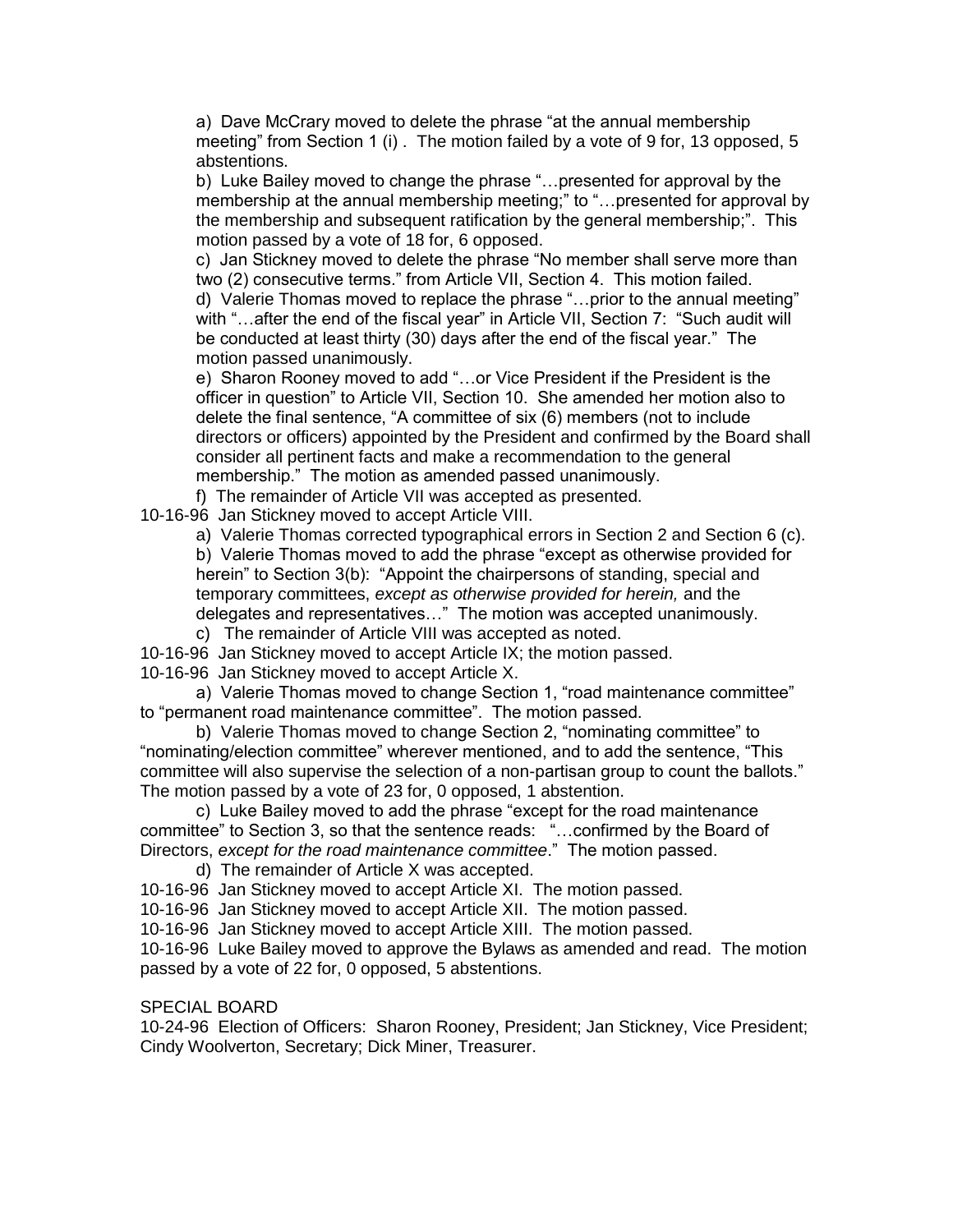## BOARD

11-20-96 The minutes of the Oct. 24 special meeting and the Oct. 16 regular meeting were approved.

11-20-96 A motion to hire Ann Fukuhara, CPA, to do the financial review passed.

11-20-96 A motion to consider an abbreviated Treasurer's Report from Dick Miner at the December meeting passed.

11-20-96 The Board approved a motion to allow Bob Roberts to apply for a free cellular phone being offered to Neighborhood Watch programs.

### RMC

12-15-96 Gary Dalton moved that side road work be initiated on a road such as  $36<sup>th</sup>$ , which is more central and thereby more universally beneficial. The motion was amended to select  $37<sup>th</sup>$  Ave. instead and passed as amended.

12-15-96 Verne Wood moved to implement a program whereby members of the community could voice their comments, complaints or concerns in writing to the Road Committee via the OLCA mailing address. The motion passed.

12-15-96 Gary Dalton moved to purchase and install enlarged County-standard speed signs at all access roads. The motion passed.

12-15-96 Gary Dalton moved to lay down cinder immediately on Auli`i and Orchidland Dr. mauka of 40<sup>th</sup> Ave. The motion passed.

### BOARD

12-18-96 The minutes of Nov. 20 were approved as corrected.

12-18-96 A motion passed to award Mr. Soga a contract for rental of road maintenance machines, fuel and equipment maintenance for \$118 per hour, with a subcontract for Henry to drive the dozer on  $37<sup>th</sup>$  Ave. only for \$20 per hour and the grader for \$15 per hour.

12-18-96 A motion passed to allow an off-island owner to pay delinquent road fees without an interest charge, if the payment is received within 30 days.

### BOARD

1-15-97 The minutes of Dec. 18 were approved as written.

1-15-97 A motion passed to allow the dozer and operator up to three hours of work on 40<sup>th</sup> Ave. when it is walked from Laniuma to Pohaku Dr. The work area will be filled with cinders after the dozer is finished.

1-15-97 David Harris moved to write letters to the Judge Amano and Pat O'Toole to notify them of OLCA's concerns regarding Mr. Kline's non-compliance with a court order to remove junk cars on his property. The motion passed with 2 abstentions. 1-15-97 A motion passed to put lien proceedings on hold until questions regarding protocol for dealing with "refusal" letters returned by property owners and who, and in what order, OLCA is going to lien property-owners for non-compliance, due to time constraints.

#### SPECIAL BOARD

2-1-97 Pat McCrary moved to approve funding to get Laniuma to a drivable condition and fill it with cinder. The motion passed by a vote of 5 yes, 3 no.

### BOARD

2-19-97 The minutes of Jan. 15 and Feb. 1. were approved as corrected.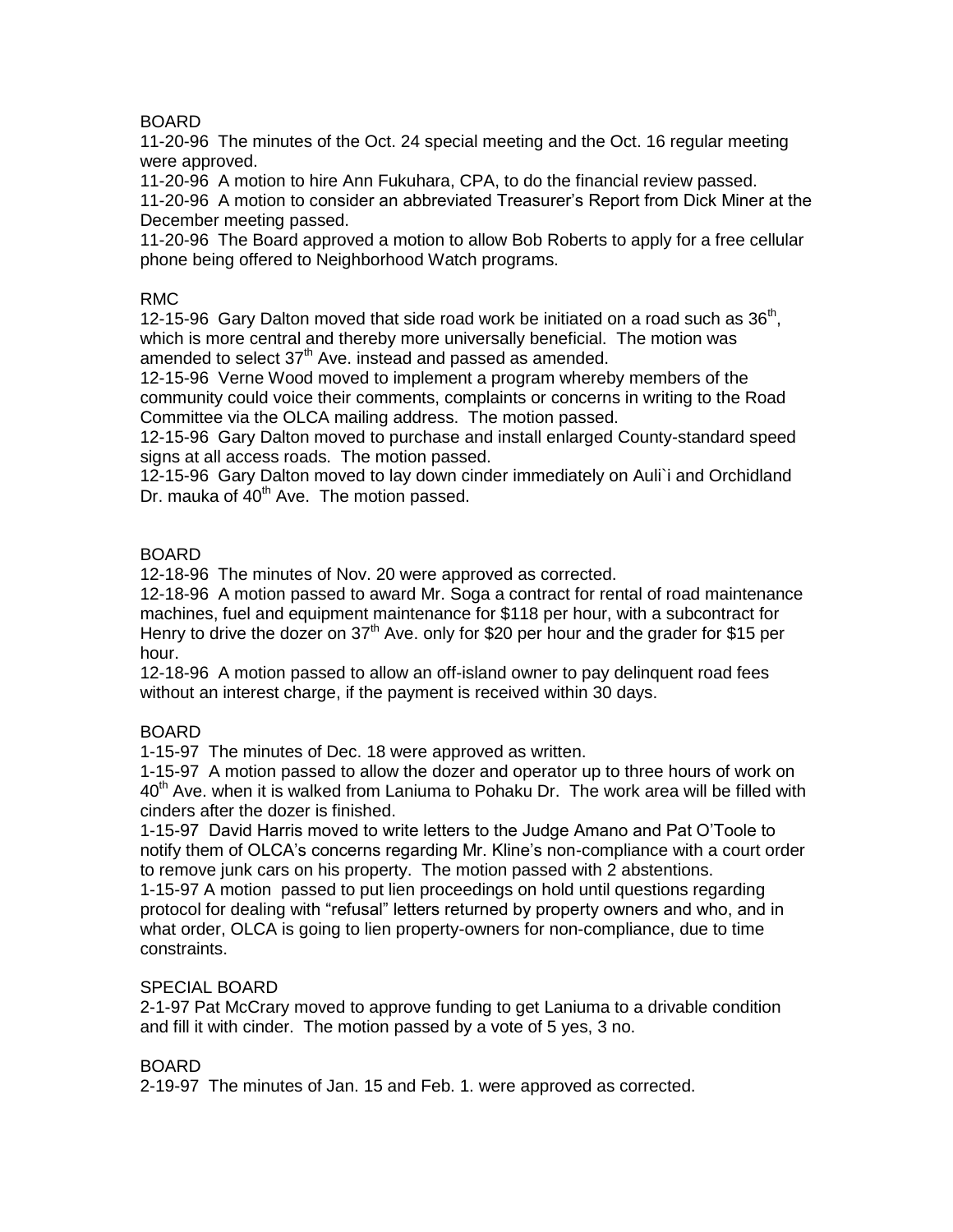2-19-97 A motion passed to accept Sanford's bid of \$3000 to fill the lava tube on Orchidland Dr. using OLCA's grader and roller.

2-19-97 A motion to accept Bernadette Gutierrez to represent the Board on the RMC passed by a vote of 7 yes, 0 no, 1 abstention.

2-19-97 A motion passed unanimously that Sharon Rooney and Ronnie Norris write a letter requesting assistance with OLCA's flood control issues, to be sent to governmental agencies.

2-19-97 A motion to postpone lien issues until the next meeting passed unanimously.

2-19-97 A motion to postpone Job Description Policy and Procedures for the Accounts Receivable Clerk until the next meeting passed unanimously.

2-19-97 A motion was passed to have the League of Women Voters count ballots.

2-19-97 A motion passed to hire Valerie Thomas to do the newsletter.

## RMC

3-12-97 Pat McCrary was nominated and elected Road Chair.

3-12-97 A motion passed to approve the  $37<sup>th</sup>$  Ave. project in light of a \$11,000 side road improvement fund deficiency.

3-12-97 A motion passed to pump concrete under the  $39<sup>th</sup>$  slab as soon as contingency funds are available.

## BOARD

3-19-97 Jan Stickney moved to table the discussion on the RMC Policy and Procedures meeting until next month. The motion passed.

## RMC

4-9-97 A motion passed to request that 3 roads be approved for road work at the same time instead of road-by-road, so there is not so much time delay between approvals.

4-9-97 A motion passed to accept the Procurement and Purchasing Policy as amended.

4-9-97 A motion passed to accept the proposal submitted by Pat McCrary that a Road Maintenance Manager Position be implemented.

4-9-97 A motion passed to order the necessary grader parts now and wait to get approval from the OLCA Board to fund labor costs of repair.

4-9-97 A motion passed to accept Sanford's bid and start weekly grading work with the rented equipment ASAP.

4-9-97 A motion passed to hire rock tossers and pothole fillers.

4-9-97 A motion passed to make Orchidland Dr. between  $40<sup>th</sup>$  and  $41<sup>st</sup>$  a Main Access Road.

# **BOARD**

4-16-97 The minutes for Feb. and Mar. were approved.

4-16-97 A motion passed to move the OLCA Savings Account earning 2 ½ % interest into a certificate of deposit for 12 months, where it will earn 5.8%.

4-16-97 A motion passed unanimously to fund grader repair and labor costs from the fuel funds, because the repair fund has been depleted.

4-16-97 A motion passed to approve RMC-submitted documentation of approving work for 3 side roads—38<sup>th</sup>, 39<sup>th</sup> and 40<sup>th</sup>.

MEMBERSHIP 4-19-97 No quorum/Board continued agenda of 4-16 SPECIAL BOARD

4-19-97 A motion passed to accept the Procurement amendments for the Fiscal/Purchasing Policy.